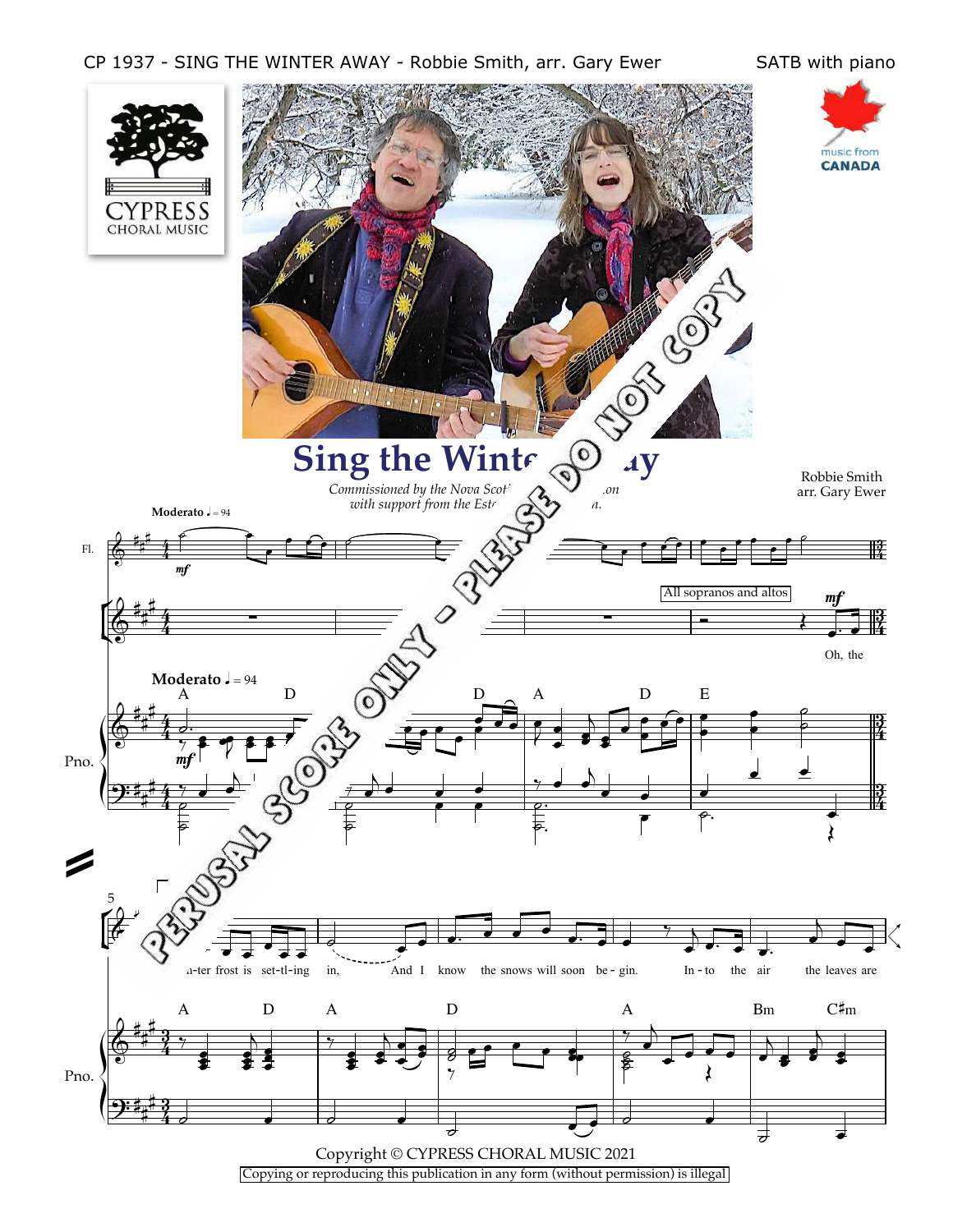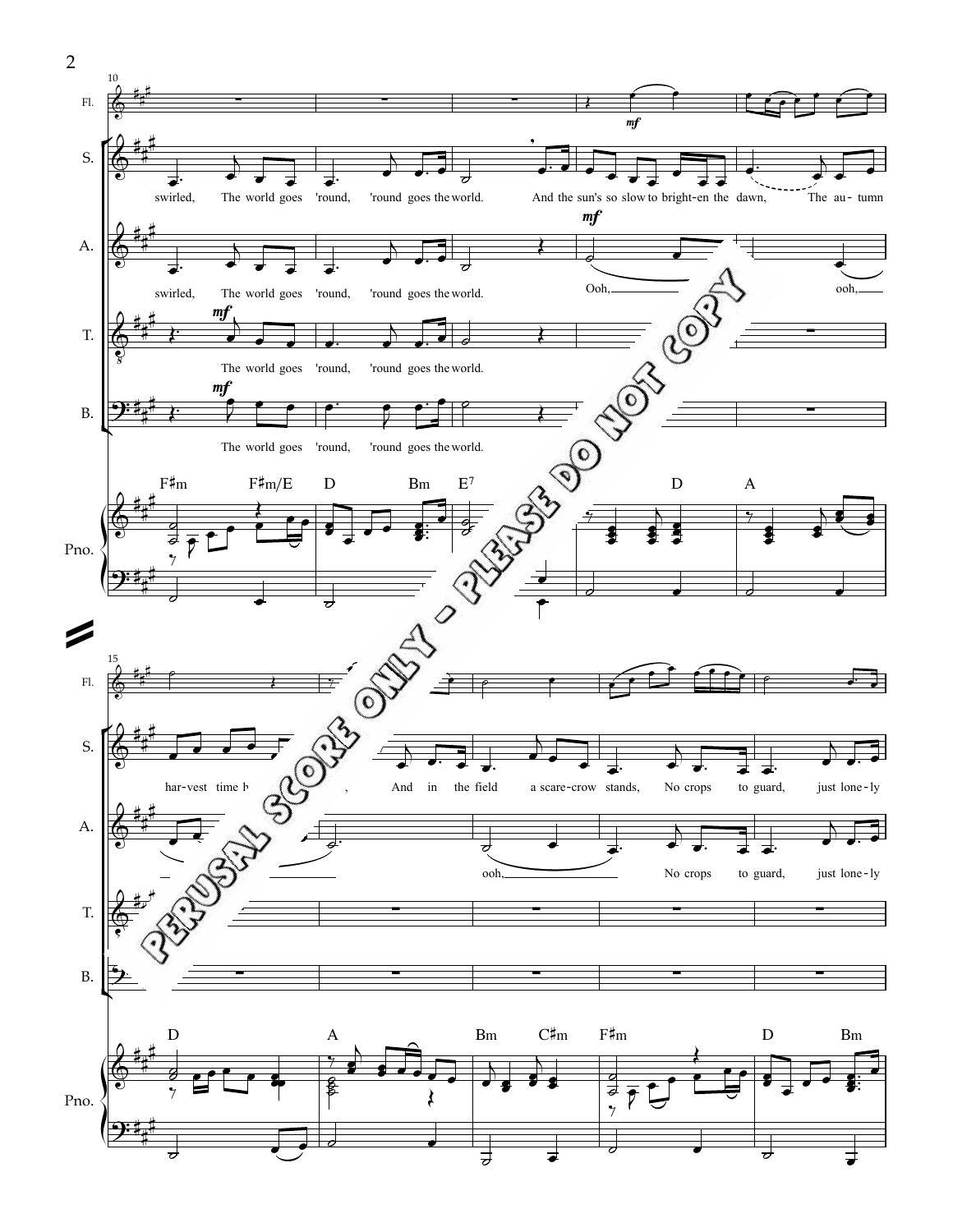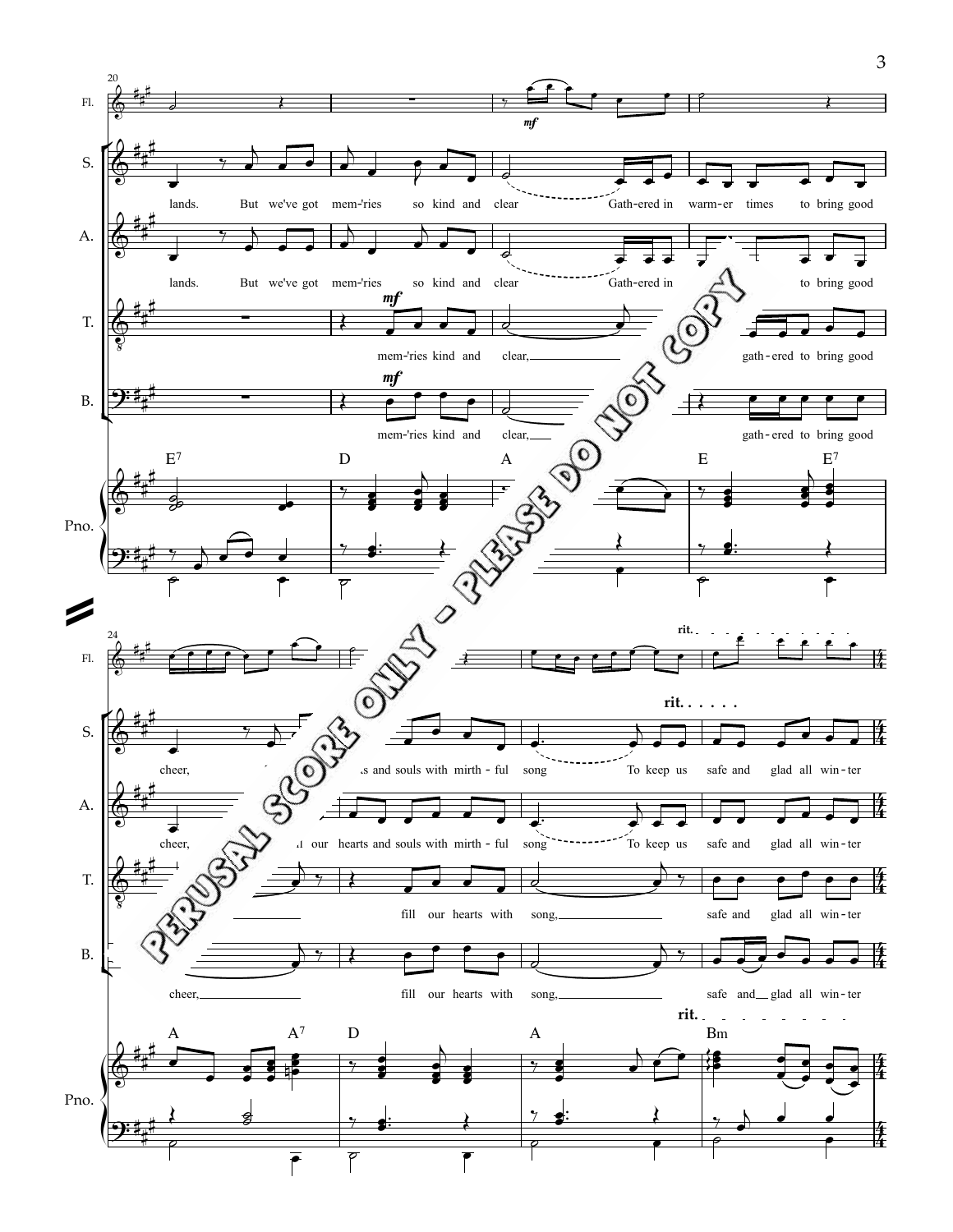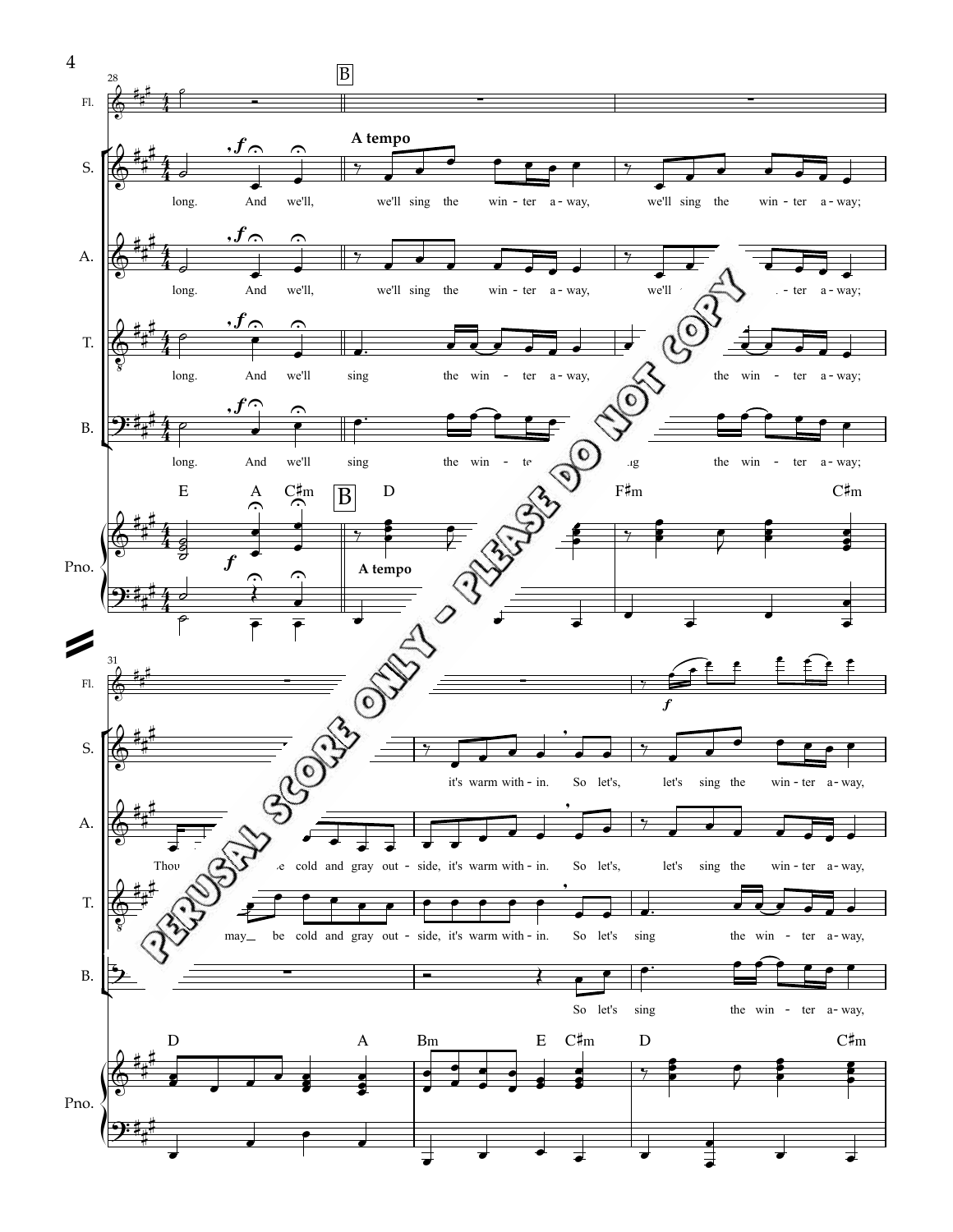

5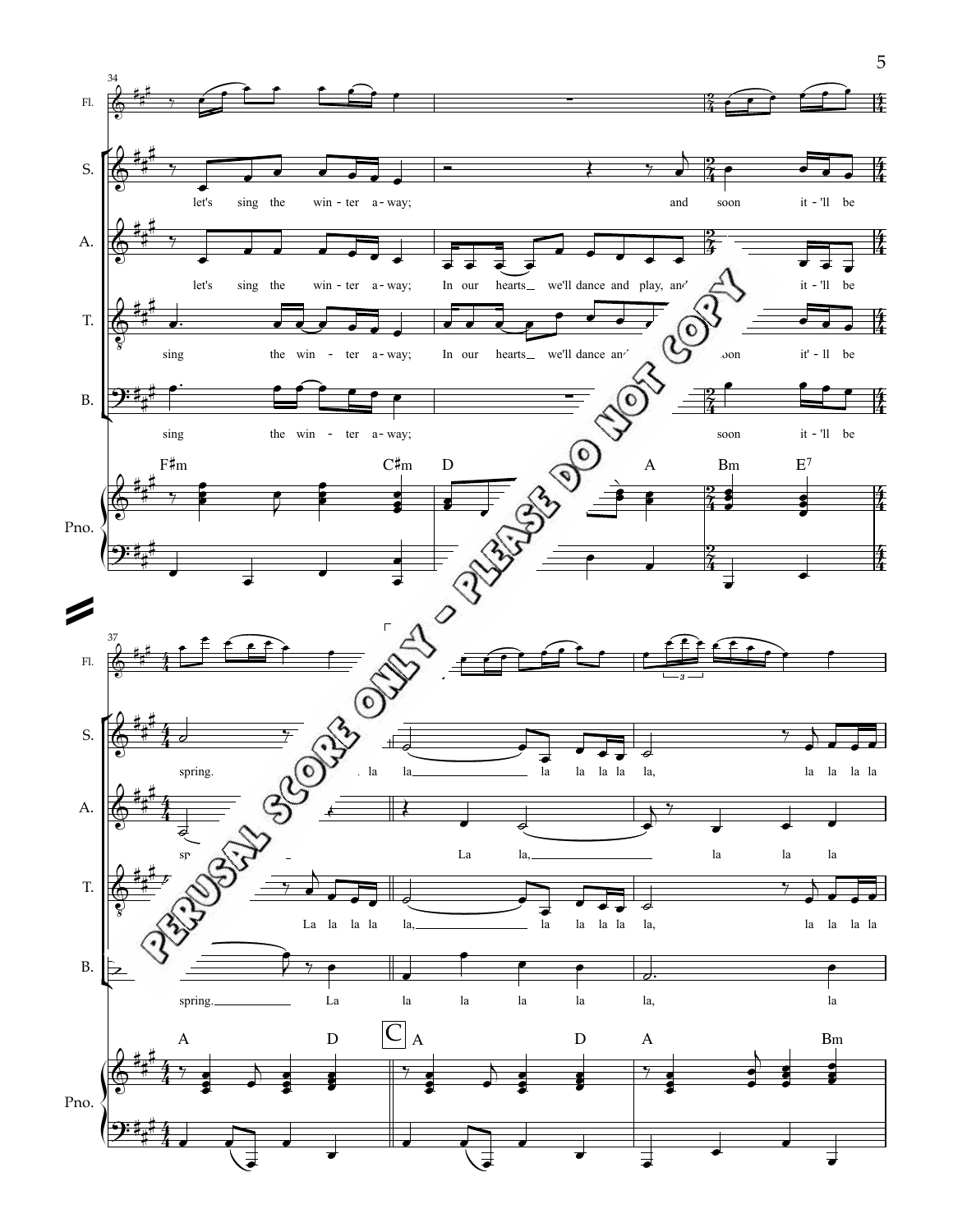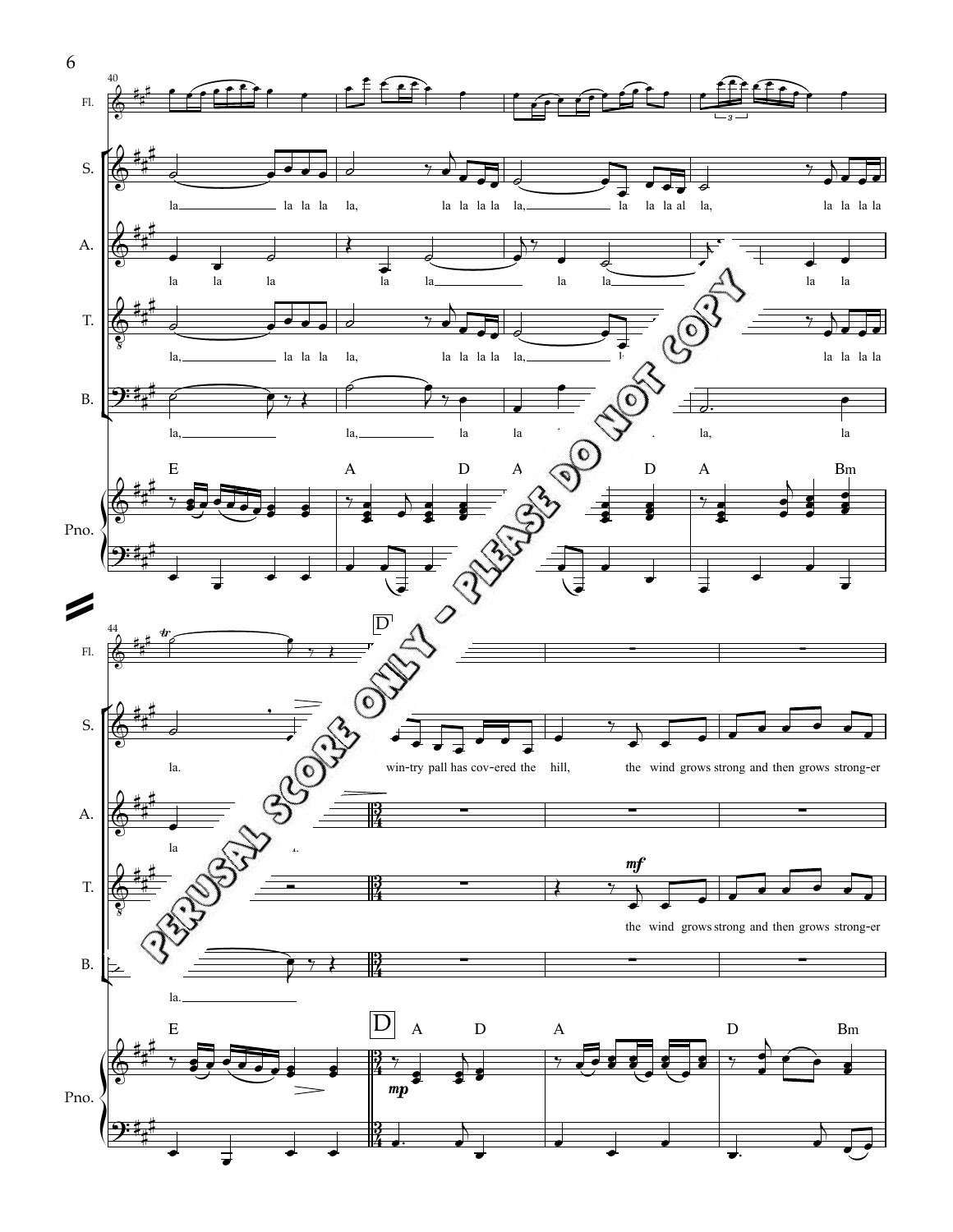![](_page_6_Figure_0.jpeg)

7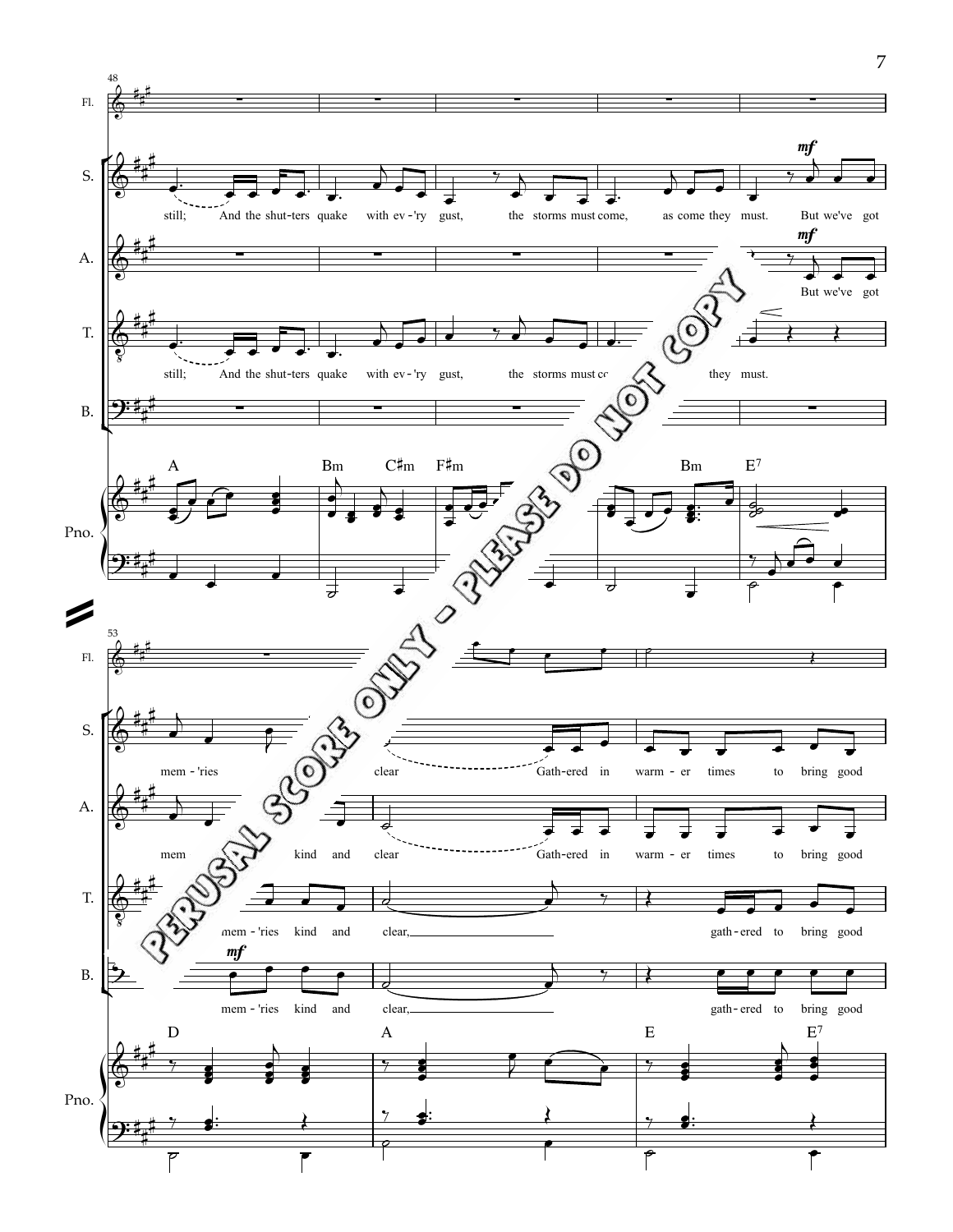![](_page_7_Figure_0.jpeg)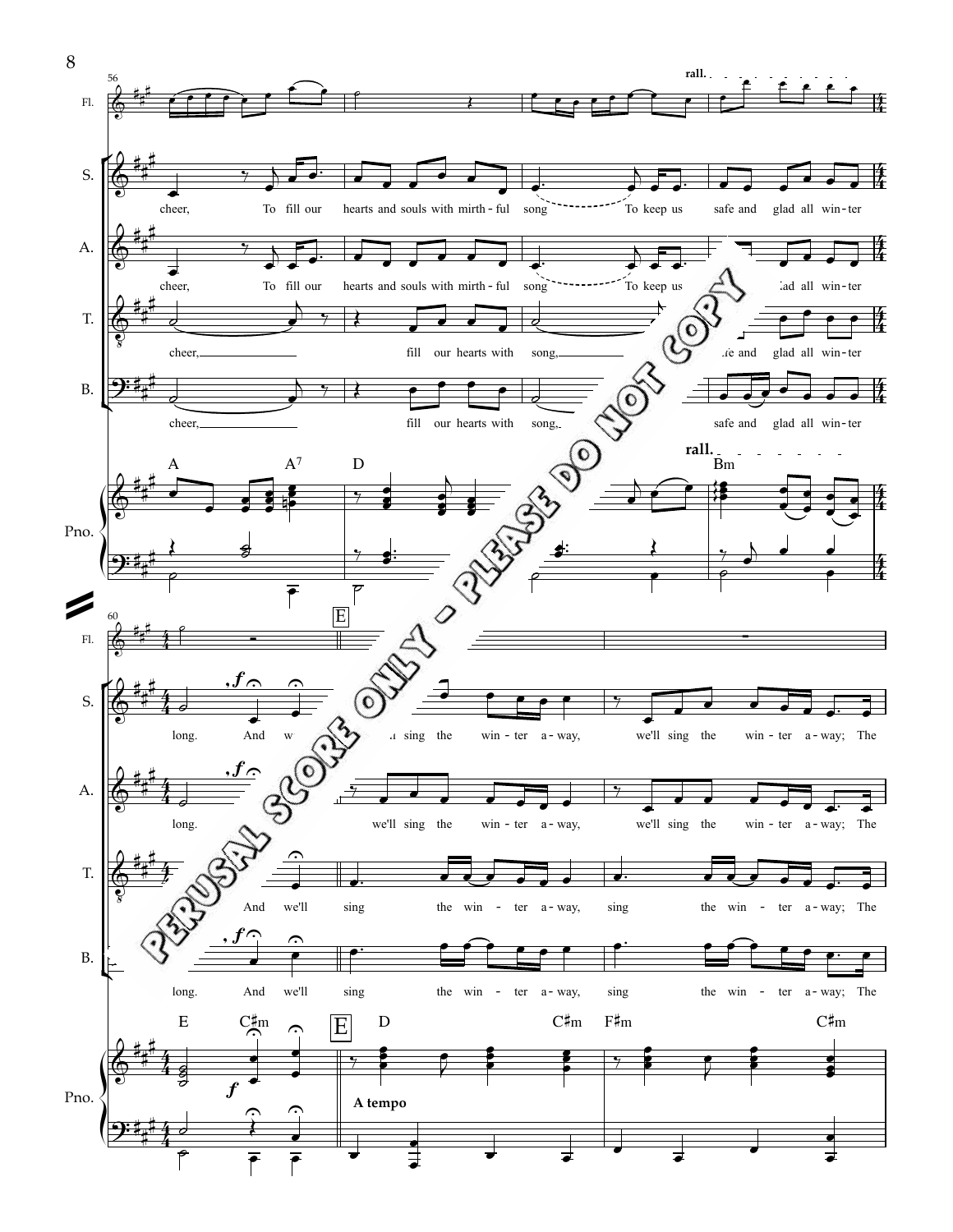![](_page_8_Figure_0.jpeg)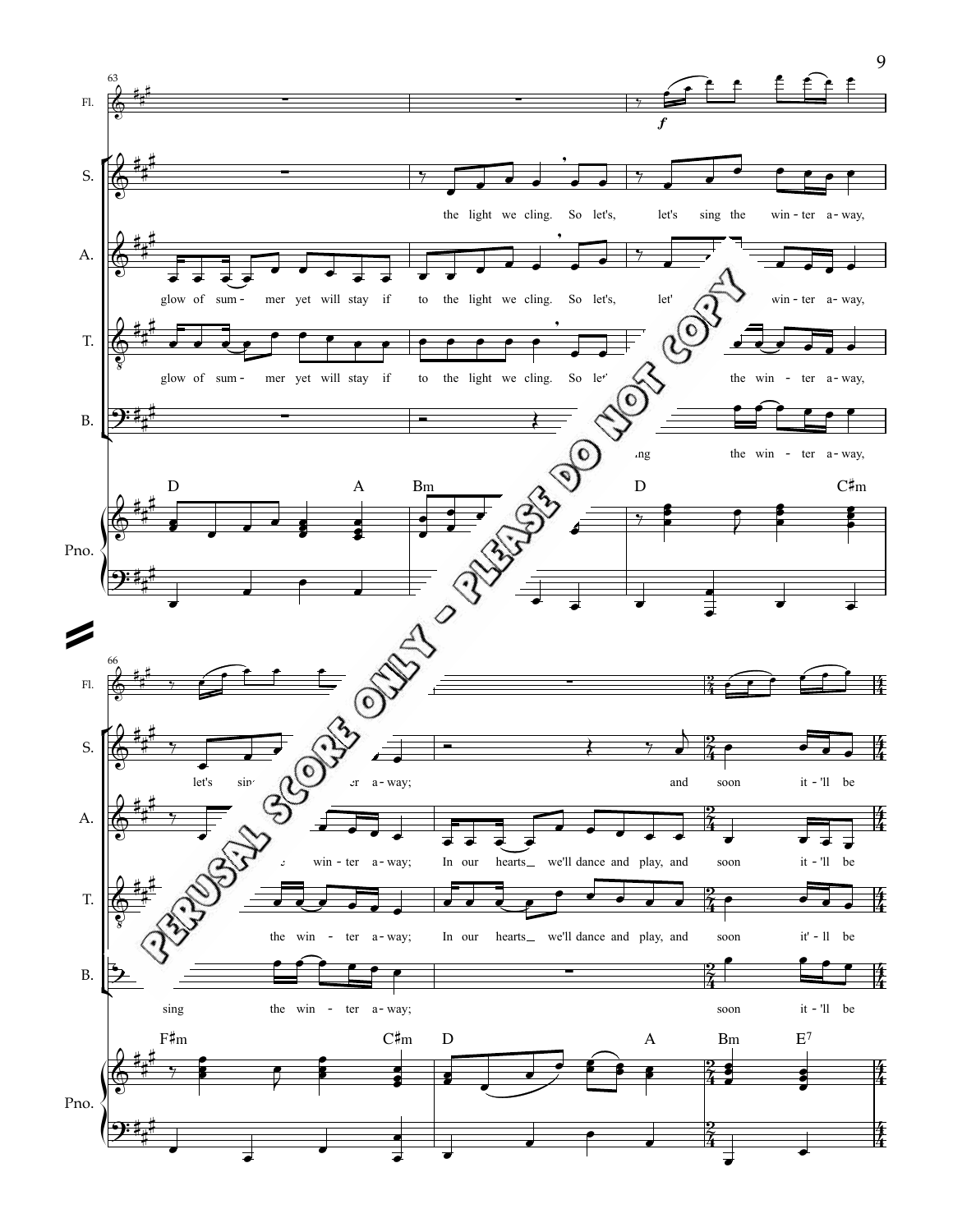![](_page_9_Figure_0.jpeg)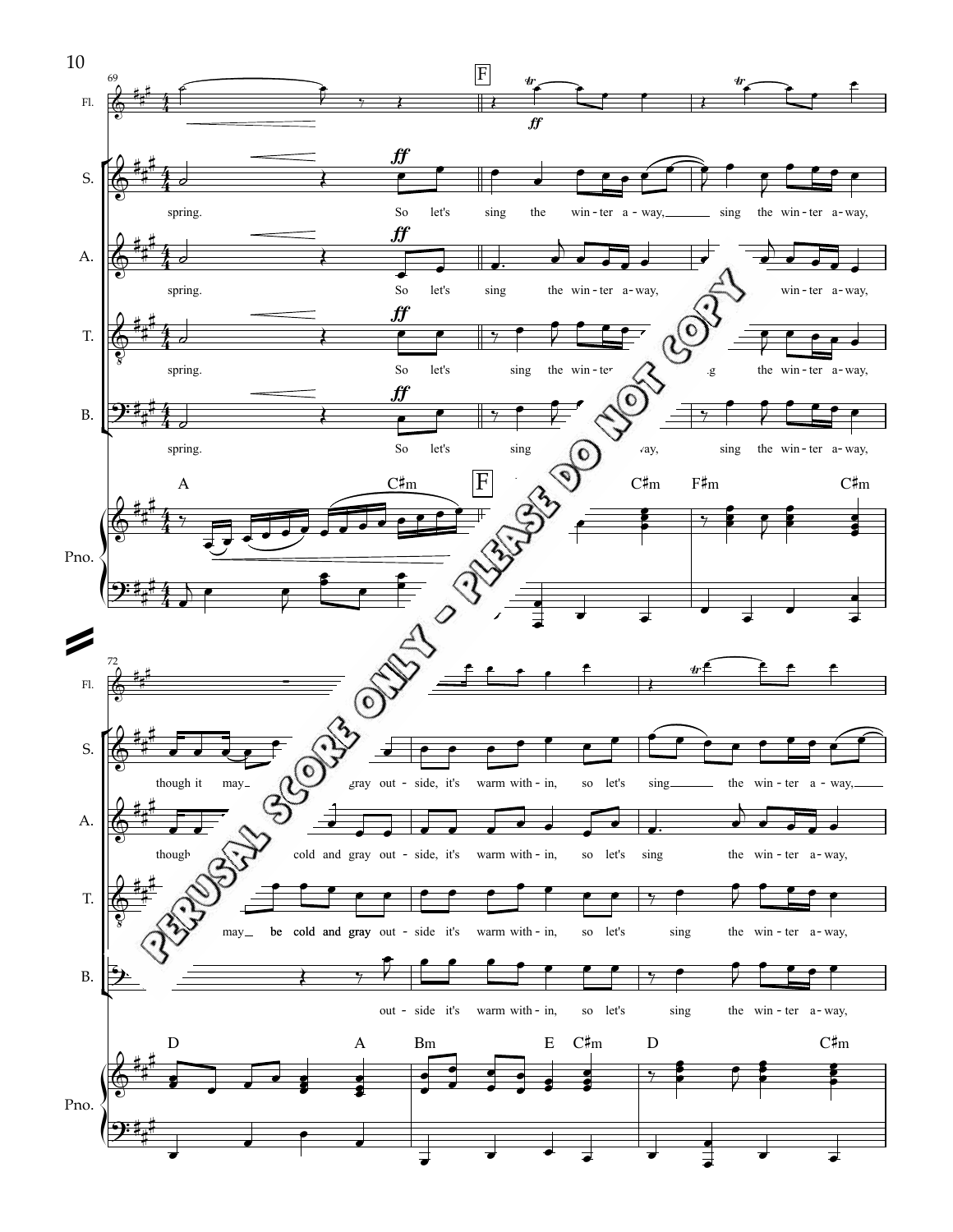![](_page_10_Figure_0.jpeg)